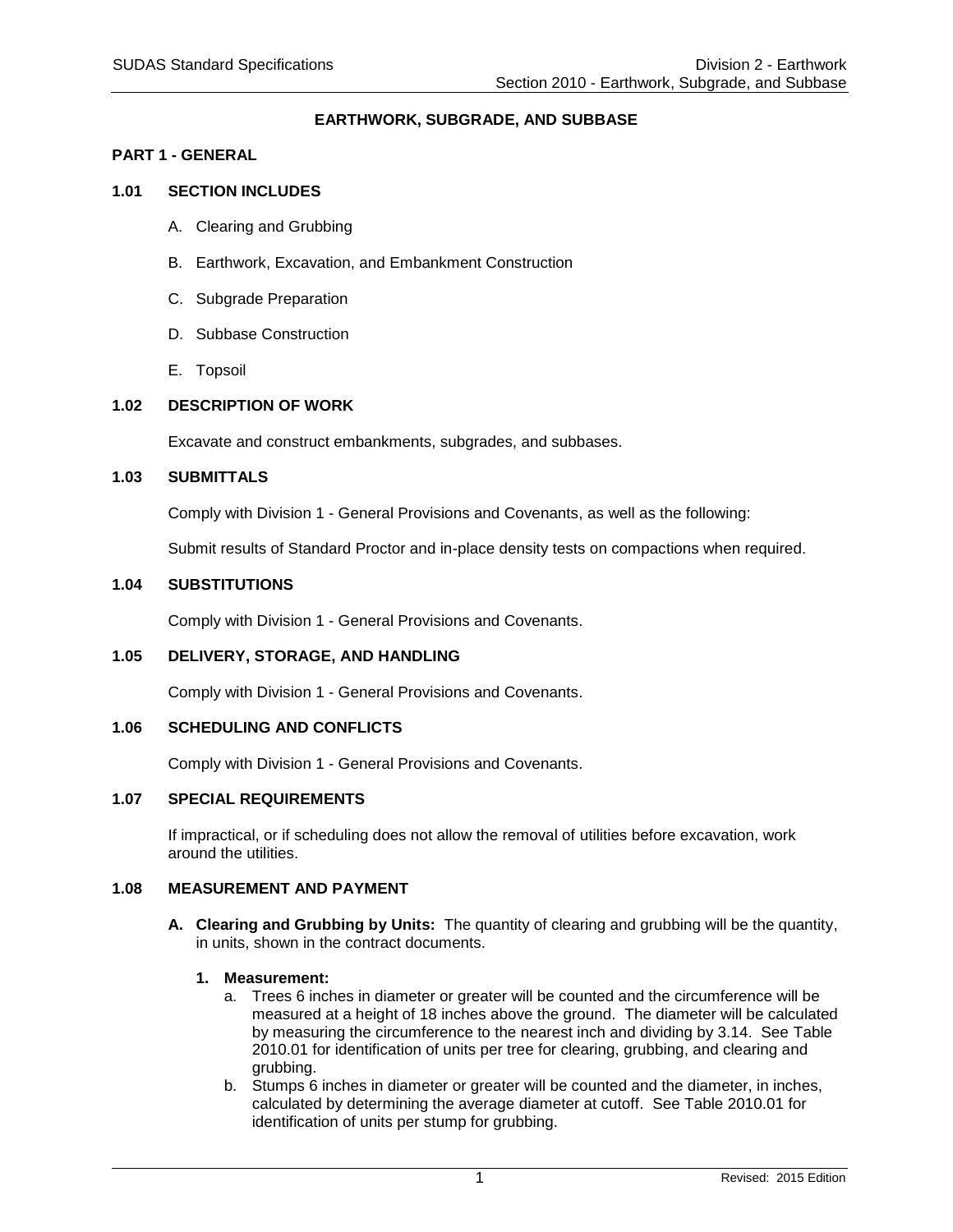- c. Logs and down timber 6 inches in diameter or greater will be measured at a point 18 inches from the end of the log with greatest diameter or 18 inches from the base of the tree for down timber for clearing.
- d. Hedge rows will be measured in linear feet and converted to units using a rate of 30 units per 100 linear feet of hedge row.
- e. Brush will be measured in square feet and converted to units by using a rate of 0.8 units per 100 square feet of brush.
- f. Growing corn will be measured in square feet and converted to units by using a rate of 0.2 units per 100 square feet of growing corn.
- g. Vegetation removal will not be measured for payment.
- h. Field fence removal, included in clearing and grubbing, will be measured in stations and converted to units at a rate of 6.0 units per station of fence.

For each tree or stump counted as identified in Items a, b, and c, units will be determined as identified in the following table:

| Size Diameter               | Unit     |          |                              |  |
|-----------------------------|----------|----------|------------------------------|--|
|                             | Clearing | Grubbing | <b>Clearing and Grubbing</b> |  |
| Over 6 in. to 9 in. incl.   | 1.1      | 2.8      | 3.9                          |  |
| Over 9 in. to 12 in. incl.  | 1.9      | 4.8      | 6.7                          |  |
| Over 12 in. to 15 in. incl. | 2.8      | 6.6      | 9.4                          |  |
| Over 15 in. to 18 in. incl. | 4.7      | 8.8      | 13.5                         |  |
| Over 18 in. to 24 in. incl. | 8.4      | 13.6     | 22.0                         |  |
| Over 24 in. to 30 in. incl. | 11.4     | 17.6     | 29.0                         |  |
| Over 30 in. to 36 in. incl. | 22.0     | 28.0     | 50.0                         |  |
| Over 36 in. to 42 in. incl. | 30.0     | 50.0     | 80.0                         |  |
| Over 42 in. to 48 in. incl. | 40.0     | 80.0     | 120.0                        |  |
| Over 48 in. to 60 in. incl. | 60.0     | 100.0    | 160.0                        |  |
| Over 60 in. to 72 in. incl. | 80.0     | 120.0    | 200.0                        |  |
| Over 72 in.                 | 120.0    | 160.0    | 280.0                        |  |

#### **Table 2010.01: Tabulation of Units for Removal of Trees and Stumps**

- **2. Payment:** Payment will be at the unit price per unit.
- **3. Includes:** Unit price includes, but is not limited to, placement of backfill in area where roots have been removed, and removal and disposal of all materials.

#### **B. Clearing and Grubbing by Area:**

- **1. Measurement:** Measurement will be the plan quantities for the total area of clearing and grubbing. If the limits for this item are not shown in the contract documents, they will be calculated from a need line or right-of-way line as indicated in the project plans.
- **2. Payment:** Payment will be at the unit price per acre.
- **3. Includes:** Unit price includes, but is not limited to, removal and disposal of all materials and placement of backfill in area where roots have been removed.

### **C. Clearing and Grubbing by Lump Sum:**

- **1. Measurement:** Lump sum item; no measurement will be made.
- **2. Payment:** Payment will be the contract lump sum price.
- **3. Includes:** Lump sum price includes, but is not limited to, removing and disposing all materials and furnishing and placing backfill material in area where roots have been removed.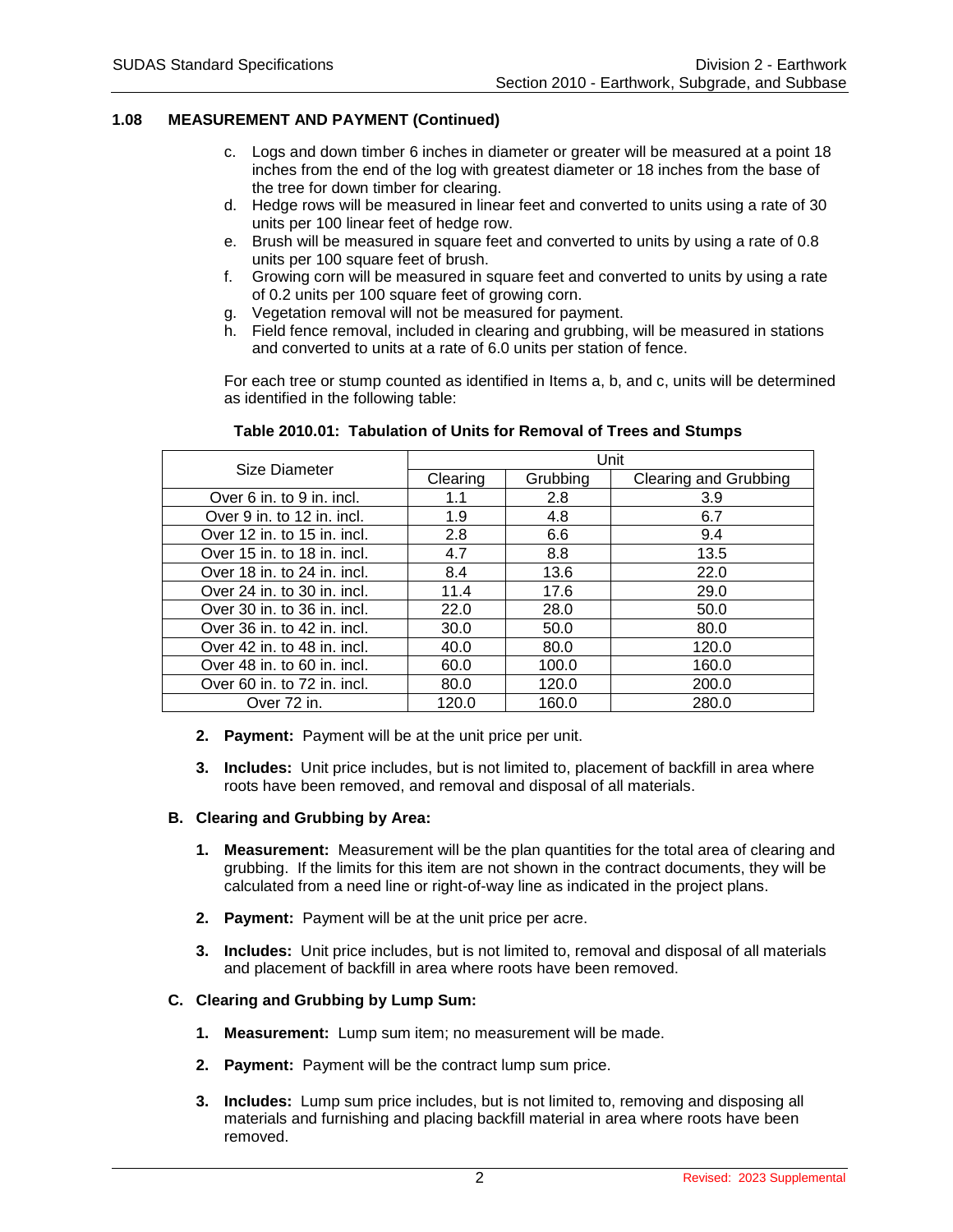# **D. Topsoil:**

# **1. On-site Topsoil:**

- **a. Measurement:** Measurement will be in cubic yards and will be computed on the basis of a uniform 8 inch finished thickness, or as specified.
- **b. Payment:**
	- 1) Payment will be at the unit price per cubic yard.
	- 2) Topsoil salvaged from excavated areas and paid as topsoil will not be included in excavation quantities for which payment is made.
	- 3) Overhaul will not be paid.
- **c. Includes:** Unit price includes but is not limited to, stripping and stockpiling topsoil; preparing the topsoil placement area by tillage or ripping; re-spreading the topsoil; additional tillage to address compaction during placement; and removal of clods, roots, stones, and other undesirable materials.

### **2. Compost-amended Topsoil:**

- **a. Measurement:** Measurement will be the same as for on-site topsoil.
- **b. Payment:** Payment will be the unit price per cubic yard. Overhaul will not be paid.
- **c. Includes:** Unit price includes but is not limited to, preparing the placement area by tillage or ripping and furnishing, transporting, placing, and incorporating compost.

### **3. Off-site Topsoil:**

- **a. Measurement:** Measurement will be in cubic yards and will be computed on the basis of a uniform 8 inch thickness, or as specified.
- **b. Payment:** Payment will be at the unit price per cubic yard. Overhaul will not be paid.
- **c. Includes:** Unit price includes, but is not limited to, preparing the placement area by tillage or ripping; furnishing, transporting, and spreading the off-site topsoil; completing tillage to address compaction during placement; and removal of clods, roots, stones, and other undesirable materials.

# **E. Class 10, Class 12, or Class 13 Excavation:**

#### **1. Measurement:**

- a. Measurement for Class 10, Class 12, and Class 13 material excavated from the project site and borrow areas will be the plan quantity in cubic yards, without final field measurement. Adjustments may be made to the plan quantities if agreed to by both the Engineer and the Contractor.
- b. If either the Contractor or the Engineer desires actual measurements rather than using contract document quantities, that party must provide written notice to the other party prior to starting work.
	- 1) If actual measurements are used, use cross-section surveys by the Engineer before and after work for the basis of computing the cubic yards of excavation. The extra survey cost will be paid by the party requesting the survey.
	- 2) When the Engineer determines it is impractical to make cross-section surveys, use the truck count method, with a shrinkage factor, resulting in volume per truck type and size determined by the Engineer. Unless otherwise specified, use a shrinkage factor of 1.35 for Class 10 and Class 13 excavation. No shrinkage factor will be used for Class 12.

#### **2. Payment:**

- a. Payment will be at the unit price per cubic yard.
- b. Payment will not be made for excavation work done prior to the staking and, if necessary, cross-sectioning.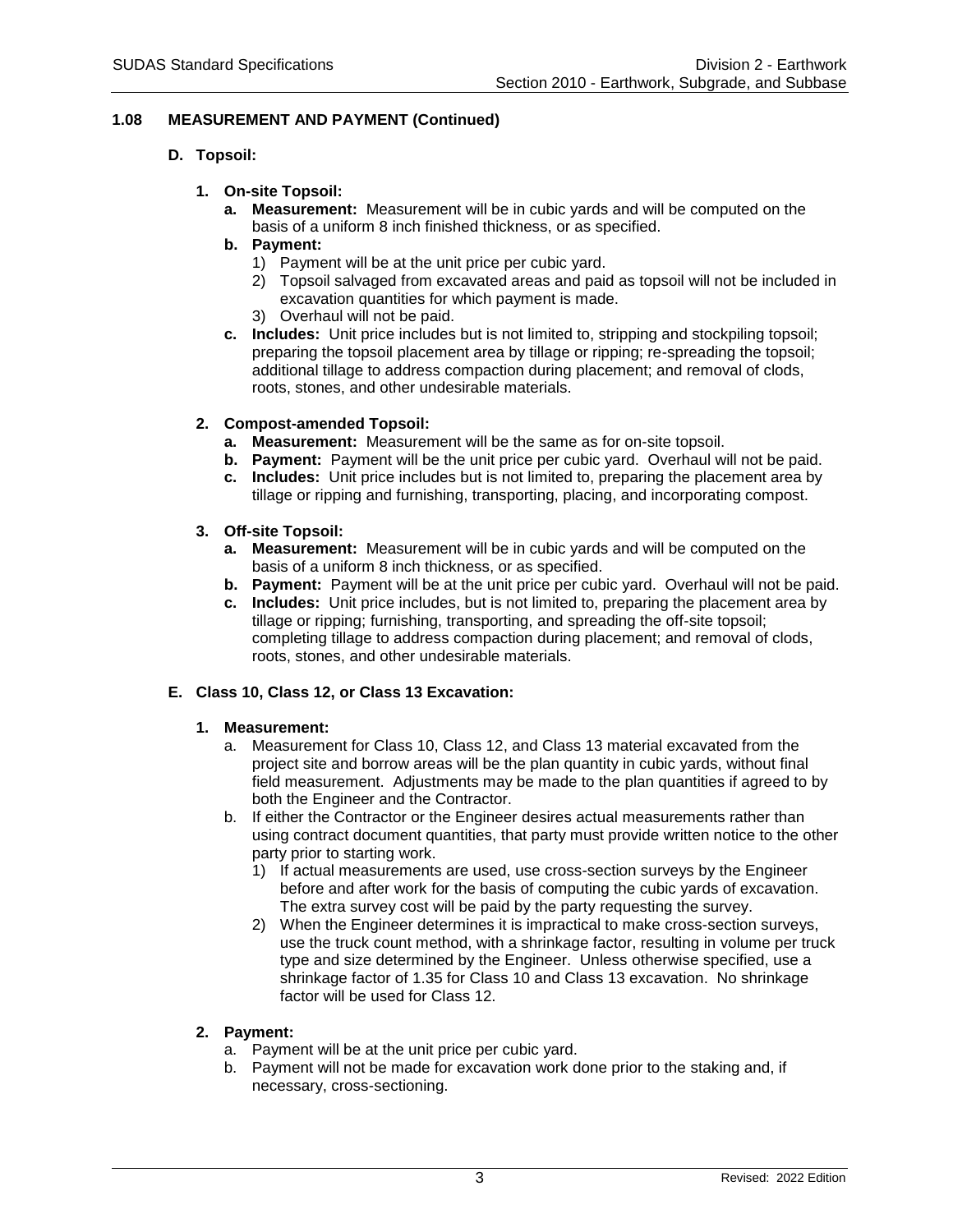#### **3. Includes, but is not limited to:**

- a. Site preparation for, and the construction of, embankment, fills, shoulder backfill, and backfill behind curbs.
- b. Overhaul.
- c. Finishing the soil surface, including roadways, shoulders, behind curbs, side ditches, slopes, and borrow pits.
- d. Repair or replacement of any fences that have been unnecessarily damaged or removed.
- **4. Does not include:** Stripping, salvaging, and spreading 8 inches of topsoil, unless otherwise specified in the contract documents.
- **F. Below Grade Excavation (Core Out):** If unsuitable or unstable soil is encountered below the 12 inches of subgrade, measurement and payment for removal and replacement of such materials is as follows:
	- **1. Measurement:** Will be measured and paid as extra work, unless otherwise specified in the contract documents.
	- **2. Payment:** To be considered for payment, the Engineer must order the removal and replacement of the material. Payment will be considered only in previously undisturbed areas and not in existing embankments or following proof rolling operations.
	- **3. Includes:** Payment includes, but is not limited to, equipment, tools, labor, disposal of unsuitable materials, dewatering, drying, furnishing, and placement of foundation materials as required by the Engineer, compaction and finishing of the excavated area, and all incidental work as may be required.

#### **G. Subgrade Preparation:**

- **1. Measurement:** The area of the proposed pavement under which the subgrade preparation is performed, plus 2 feet on each side, will be measured in square yards.
- **2. Payment:** Payment will be at the unit price per square yard.
- **3. Includes:** Work includes, but is not limited to, excavating, manipulating, replacing, compacting, and trimming to the proper grade.

#### **H. Granular Stabilization:**

- **1. Measurement:** Measurement will be in tons for the quantity of granular stabilization material required to replace unstable subgrade material removed. Measurement will be based on the scale tickets for the material delivered and incorporated into the project.
- **2. Payment:** Payment will be at the unit price per ton for the quantity of granular stabilization material furnished and placed. Payment is in addition to subgrade preparation and use of other foundation options.
- **3. Includes:** Unit price includes, but is not limited to, removal and disposal of unstable material and furnishing, hauling, placing, and compacting granular stabilization material.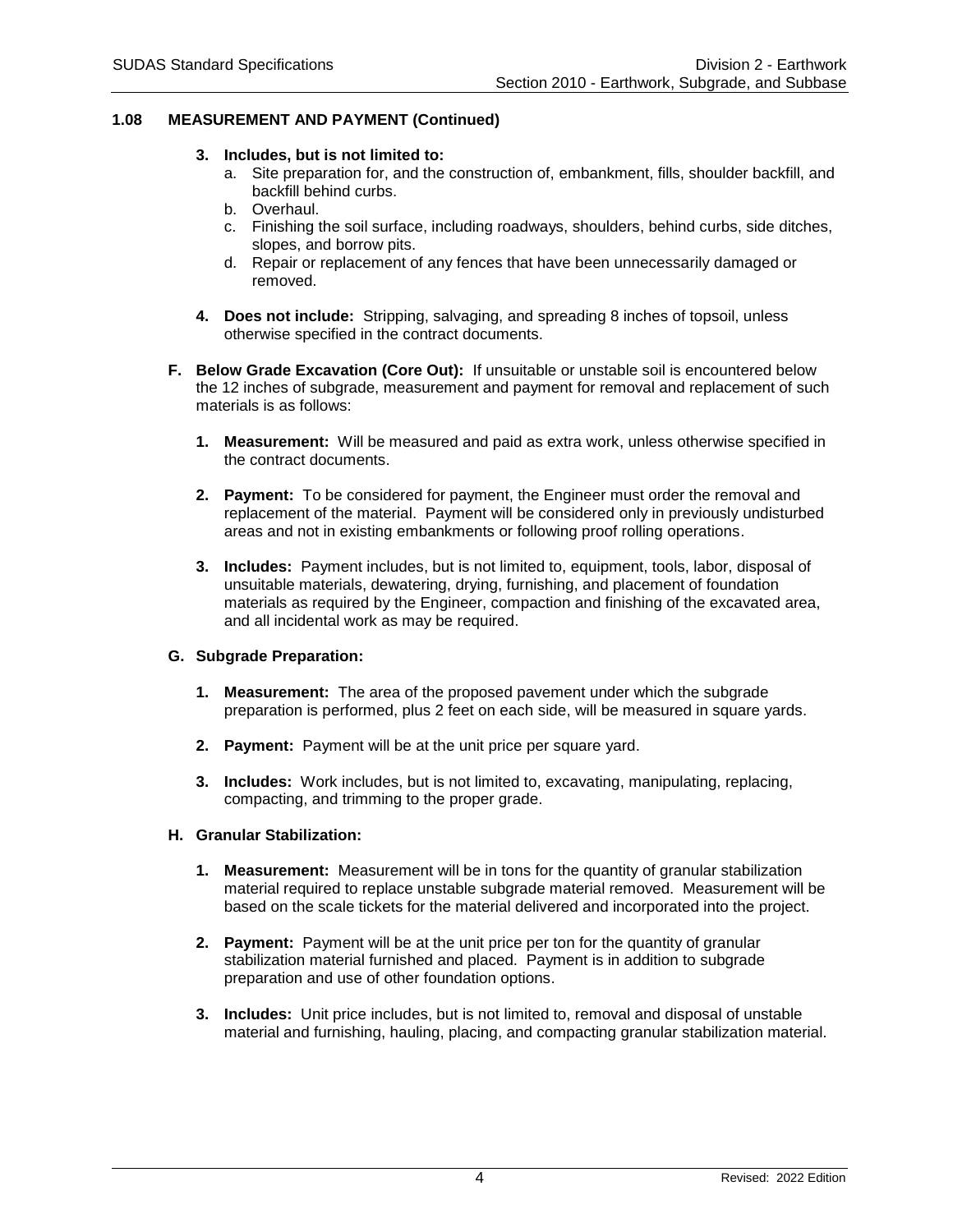### **I. Subgrade Treatment:**

**1. Measurement:** The area of the proposed pavement under which subgrade treatment is provided, plus 2 feet on each side, will be measured in square yards.

### **2. Payment:**

- a. Payment will be at the unit price per square yard for each type used.
- b. Payment is in addition to subgrade preparation.
- **3. Includes:** Work includes, but is not limited to, furnishing, placing, and incorporating the subgrade treatment material [cement, asphalt, fly ash, lime, geogrid (type), or geotextiles].

### **J. Subbase:**

- **1. Measurement:** The area of the proposed pavement under which subbase is provided, plus 2 feet on each side, will be measured in square yards.
- **2. Payment:** Payment will be at the unit price per square yard.
- **3. Includes:** Work includes, but is not limited to, furnishing, placing, compacting, and trimming to the proper grade.

### **K. Removals:**

### **1. Structures:**

- **a. Measurement:** Each structure to be removed will be counted.
- **b. Payment:** Payment will be at the unit price for each specified structure removed.
- **c. Includes:** Unit price includes, but is not limited to, removal and disposal of structures.

#### **2. Culverts:**

- **a. Known Box Culverts:**
	- **1) Measurement:** Each type and size of box culvert removed will be measured in linear feet from end to end along the centerline of the flowline.
	- **2) Payment:** Payment will be at the unit price per linear foot for each type and size of box culvert removed.
	- **3) Includes:** Unit price includes, but is not limited to, removal and disposal of box culverts.
- **b. Unknown Box Culverts:** Removal of unknown box culverts will be measured and paid as extra work.
- **c. Known Pipe Culverts:**
	- **1) Measurement:** Each type and size of pipe culvert removed will be measured in linear feet from end to end at the flowline.
	- **2) Payment:** Payment will be at the unit price per linear foot for each type and size of pipe culvert removed.
	- **3) Includes:** Unit price includes, but is not limited to, removal and disposal of pipe culverts.
- **d. Unknown Pipe Culverts:** Removal of unknown pipe culverts will be measured and paid as extra work.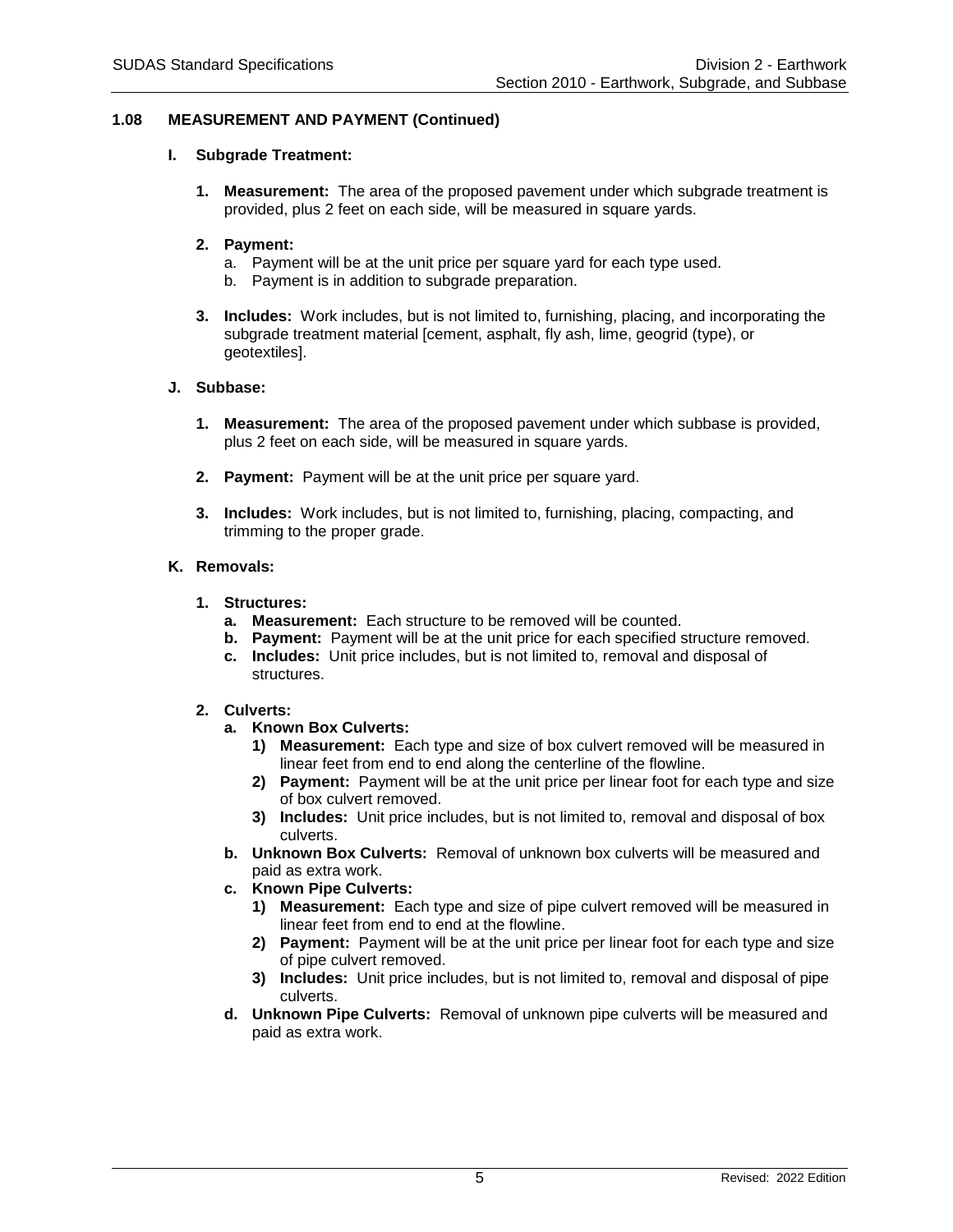- **3. Pipes and Conduits:**
	- **a. Known Pipes and Conduits:**
		- **1) Measurement:** Each type and size of pipe and conduit removed will be measured in linear feet from end to end.
		- **2) Payment:** Payment will be at the unit price per linear foot for each type and size of pipe and conduit removed.
		- **3) Includes:** Unit price includes, but is not limited to, removal, disposal, and plugging, if specified, of pipes and conduits.
		- **4) Abandoned Private Utilities:** Removal of all private utility lines is the responsibility of the respective utility agency, and will not be measured or paid.
	- **b. Unknown Pipes and Conduits:** Removal of unknown pipes and conduits will be measured and paid as extra work.
- **4. Pavement:** Comply with [Section 7040.](https://intrans.iastate.edu/app/uploads/sites/15/2020/02/7040.pdf)
- **L. Filling and Plugging of Pipe Culverts, Pipes, and Conduits:**
	- **1. Known Pipe Culverts, Pipes, and Conduits:**
		- **a. Measurement:** Each type and size of pipe culvert, pipe, and conduit filled and plugged will be measured in linear feet from end to end.
		- **b. Payment:** Payment will be at the unit price per linear foot for each type and size of pipe culvert, pipe, and conduit filled and plugged.
		- **c. Abandoned Private Utilities:** Filling and plugging of all private utility lines is the responsibility of the respective utility agency, and will not be measured or paid.
	- **2. Unknown pipe culverts, pipes, and conduits:** Filling and plugging of unknown pipe culverts, pipes, and conduits will be measured and paid as extra work.

# **M. Compaction Testing:**

- 1. The Contractor will not be responsible for compaction testing or payment unless otherwise specified in the contract documents.
- 2. If the contract documents specify that the Contractor is responsible for compaction testing, performed by an independent testing laboratory hired by the Contractor, measurement and payment will be as follows:
	- a. Measurement: Lump sum item; no measurement will be made.
	- b. Payment: Payment will be the contract lump sum price.
- 3. The Contractor will be responsible for payments associated with all retesting resulting from failure of initial tests.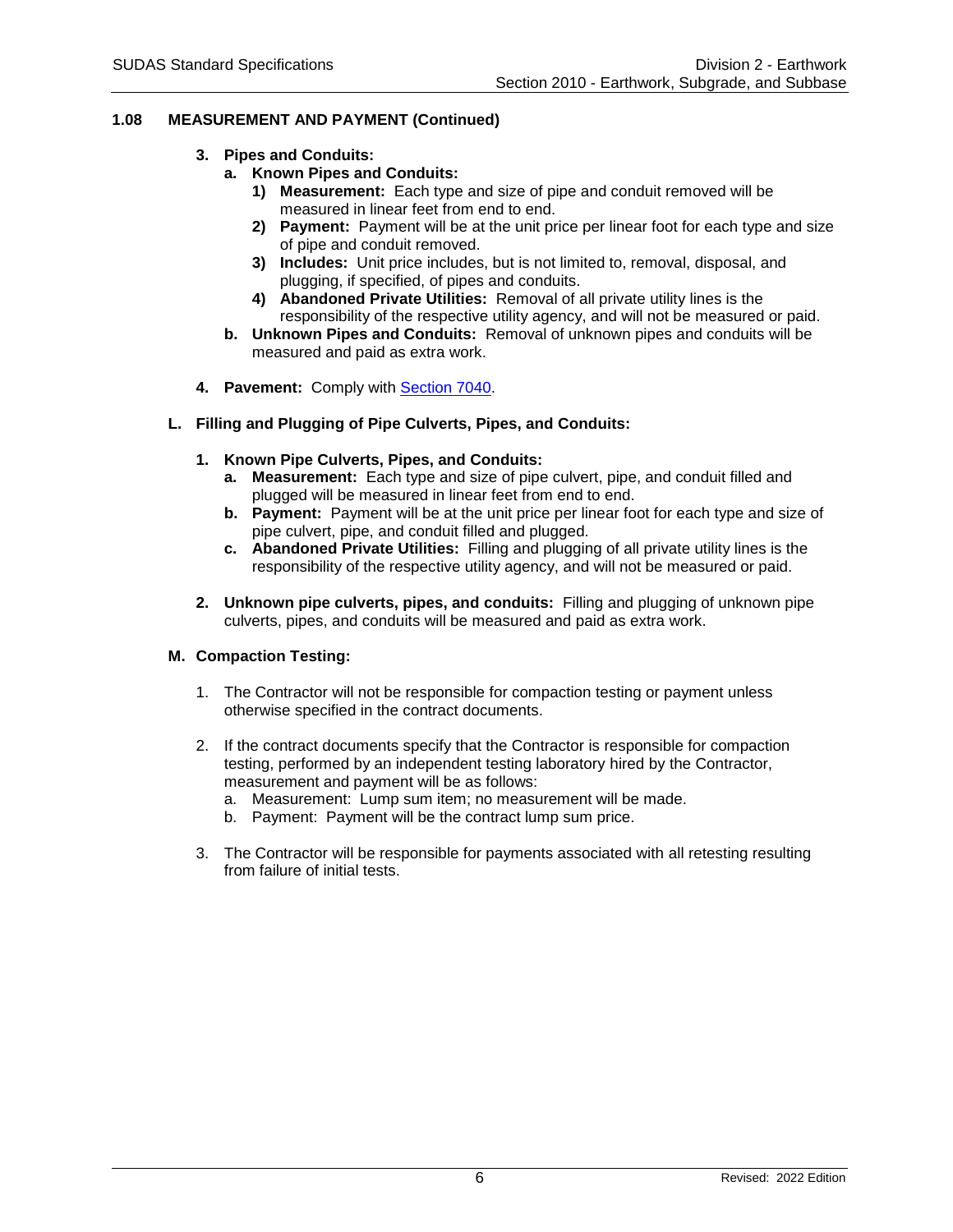# **PART 2 - PRODUCTS**

# **2.01 TOPSOIL**

Use suitable topsoil of uniform quality, free from hard clods, roots, sod, stiff clay, hard pan, stones larger than 1 inch (1/2 inch for turfgrass seeding), lime cement, ash, slag, concrete, tar residue, tarred paper, boards, chips, sticks, or any undesirable material.

Use on-site topsoil, unless compost-amended or off-site topsoil is specified.

- **A. On-site Topsoil:** On-site topsoil material is material excavated from the top 12 inches of the site. Use of on-site topsoil material is subject to the Engineer's approval.
- **B. Compost-amended On-site Topsoil:** Amend low-quality on-site topsoil, not meeting the requirements specified for off-site topsoil, with a minimum of 1 inch of compost for every 3 inches of topsoil. Use compost meeting the requirements of mulch for pneumatic seeding in [Section 9010, 2.07.](https://intrans.iastate.edu/app/uploads/sites/15/2020/02/9010.pdf#page=13)
- **C. Off-site Topsoil:** Contains at least 3% organic matter, according to ASTM D 2974, has a high degree of fertility, is free of herbicides that prohibit plant growth, has a pH level between 6.0 and 8.0, and meets the following mechanical analysis requirements:

| <b>Sieve</b> | <b>Percent Passing</b> |  |  |
|--------------|------------------------|--|--|
| 4"           | 100                    |  |  |
| 1/2"         | 95* to 97*             |  |  |
| 1/4"         | 40 to 60               |  |  |
| No. 100      | 40 to 60               |  |  |
| No. 200      | 10 to 30               |  |  |

\* 100% for turfgrass

The Engineer will approve the source of off-site topsoil. Surface soils from ditch bottoms, drained ponds, and eroded areas, or soils that are supporting growth of noxious weeds or other undesirable vegetation, will not be accepted. The Engineer will determine if testing is necessary. The Contractor will be responsible for payment of the testing if the off-site topsoil does not meet the above requirements. If the testing verifies the off-site topsoil does meet the above requirements, payment for the testing will be the responsibility of the Jurisdiction.

# **2.02 EXCAVATION MATERIALS**

All project site and borrow excavation will be classified as Class 10, Class 12, or Class 13 as defined below, and as indicated in the contract documents.

# **A. Class 10 Excavation:**

- 1. Class 10 excavation includes all normal soil such as loam, silt, gumbo, peat, clay, soft shale, sand, and gravel. It includes fragmentary rock handled in the manner normal to this class of excavation.
- 2. Includes any combination of the above described materials and any other material not classified as Class 12 or Class 13.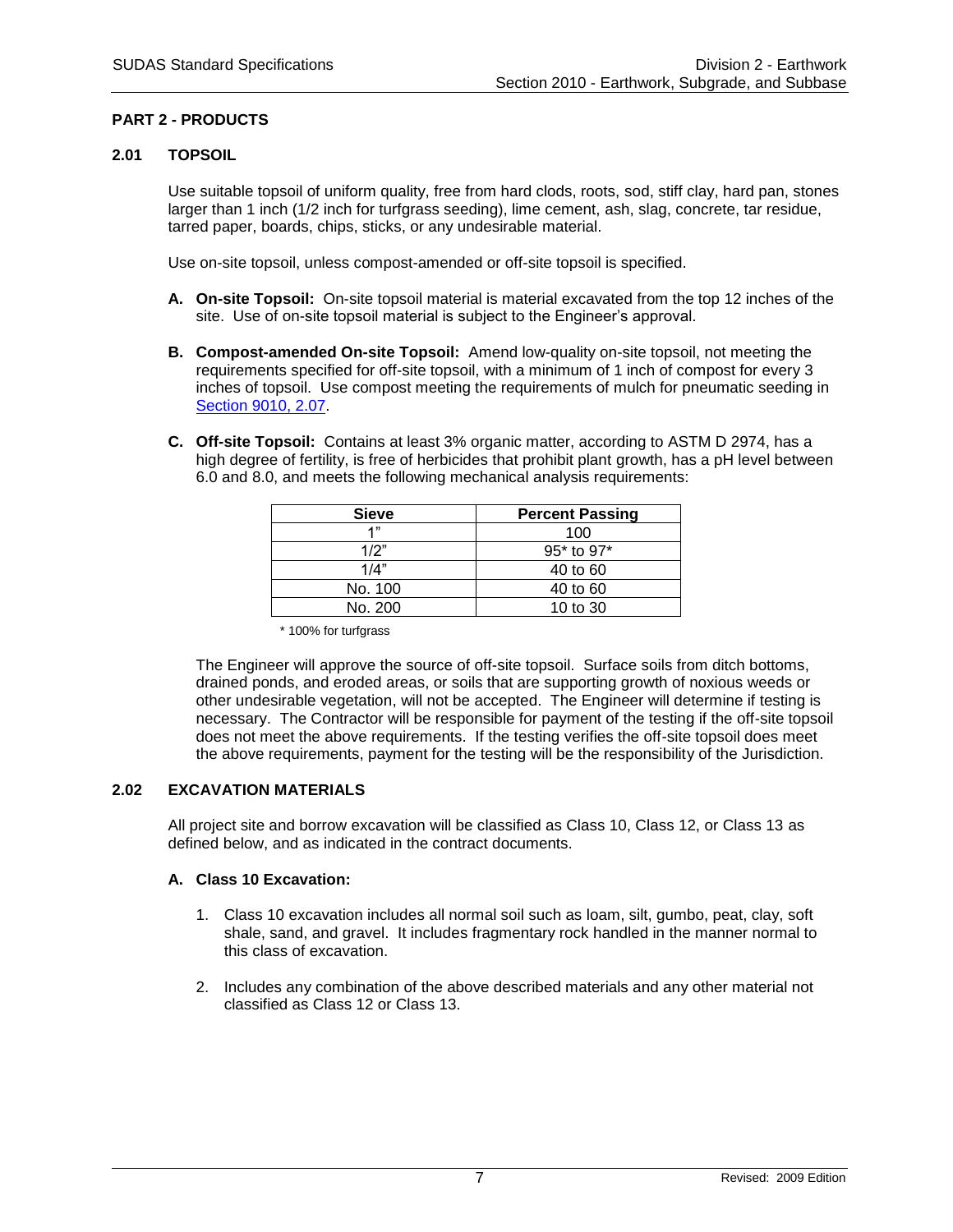# **2.02 EXCAVATION MATERIALS (Continued)**

### **B. Class 12 Excavation:**

- 1. Material deposits so firmly cemented together that they cannot be removed without continuous use of pneumatic tools or blasting.
- 2. Class 12 excavation includes the actual measured volume of granite, trap, quartzite, chert, limestone, sandstone, hard shale, or slate in natural ledges or displaced masses.
- 3. Also includes the estimated or measured volume of rock fragments or boulders that occur on the surface or in subsurface deposits mixed with soil, sand, or gravel when their size, number, or location prevents them from being handled in a manner normal to Class 10 excavation.

### **C. Class 13 Excavation:**

- 1. Class 13 excavation includes all materials listed under the definitions of Classes 10 and 12, and any other material encountered, regardless of its nature.
- 2. This classification covers work commonly referred to as "unclassified excavation."
- 3. The contract documents will specify the limits for Class 13 excavation. Excavation within these limits will not be classified as Class 10 or Class 12 excavation.

### **D. Unsuitable or Unstable Materials:**

- 1. Material encountered during excavation above or below grade that does not meet the suitable soil requirements in Section 2010, 2.03.
- 2. Rubbish and debris, including trees, stumps, waste construction materials, scrap metals, and other materials that cannot be buried or used for backfill or topsoil.
- 3. Moisture content does not determine suitability of materials.
- **E. Borrow:** Unless otherwise provided in the contract documents, when the quantity of fill material required is not available within the limits of the project cross-sections or specific borrow areas as indicated, the Contractor should make up the deficiency from borrow areas provided by the Engineer, or furnish equivalent material from other borrow areas.

#### **2.03 SUITABLE EMBANKMENT MATERIALS**

Meet the following requirements for all soils provided for the construction of embankments:

- A. Density of 95 pcf or greater according to ASTM D 698 or AASHTO T 99 (Standard Proctor Density).
- B. AASHTO M 145 group index of less than 30.
- C. Liquid limit (LL) less than 50.
- D. Soils not meeting these requirements are considered unsuitable soils, regardless of classification.
- E. For soils to be placed below water, use clean granular material.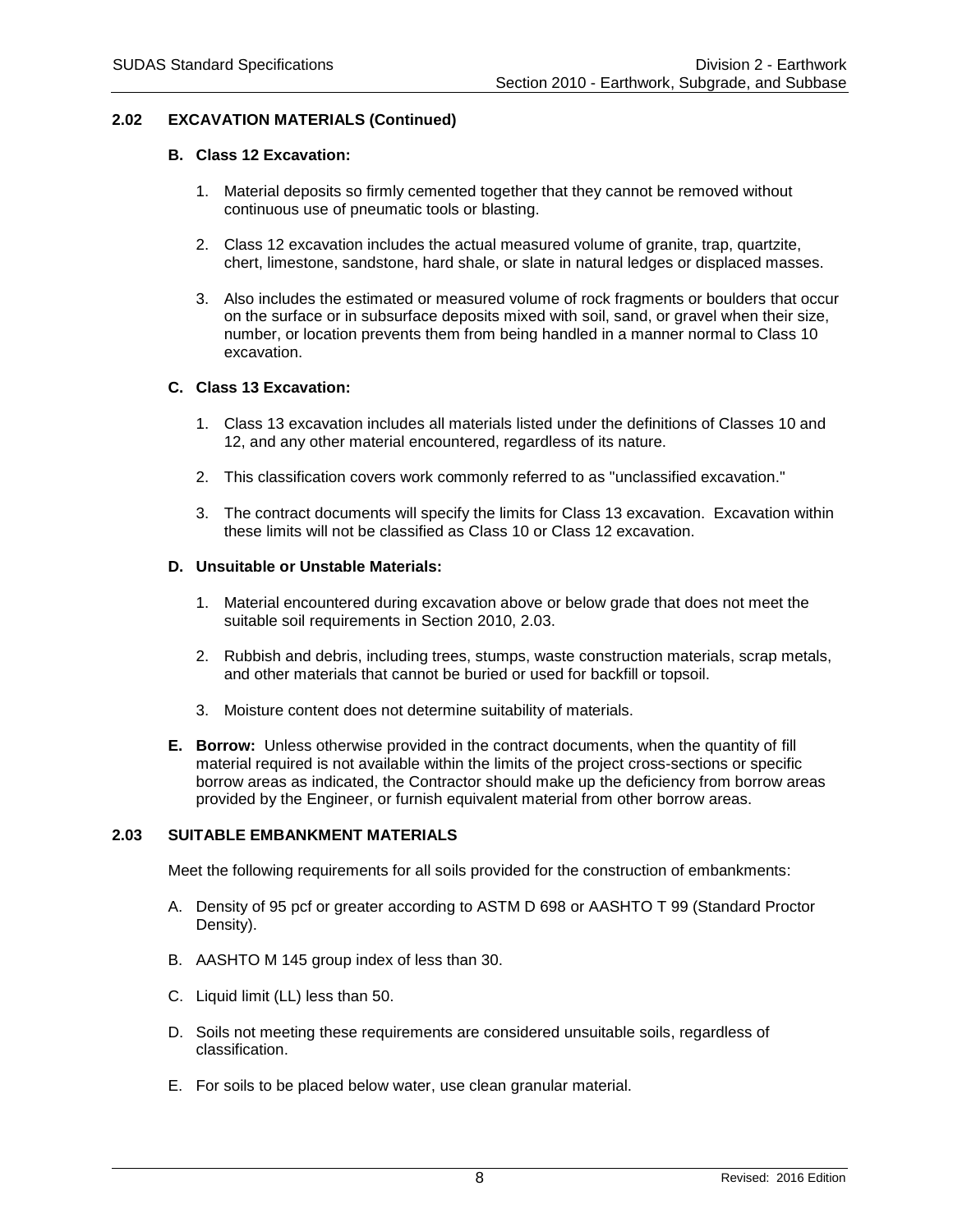# **2.04 FOUNDATION MATERIALS**

### **A. Select Subgrade Materials:**

- 1. All soils required for select subgrade materials must be approved by the Engineer. Approval of materials and their use will be based on AASHTO M 145.
	- a. Cohesive soils must meet all of the following requirements:
		- 1) 45% or less silt size fraction.
		- 2) Density of 110 pcf or greater according to ASTM D 698 or AASHTO T 99 (Standard Proctor Density).
		- 3) Plasticity index greater than 10.
		- 4) A-6 or A-7-6 soils of glacial origin.
	- b. Granular soils must meet all of the following requirements:
		- 1) Density of 110 pcf or greater according to ASTM D 698 or AASHTO T 99 (Standard Proctor Density).
		- 2) 15% or less silt and clay.
		- 3) Plasticity index of 3 or less.
		- 4) A-1, A-2, or A-3 (0).
- 2. Crushed stone, crushed PCC, crushed composite pavement, or RAP; mixtures of gravel, sand, and soil; or uniformly-blended combinations of the above; as approved by the Engineer.
- 3. The Engineer may authorize a change in select subgrade materials subject to materials available locally at time of construction.

### **B. Granular Stabilization Materials:**

| <b>Sieve</b> | <b>Percent Passing</b> |  |  |
|--------------|------------------------|--|--|
| 21/2"        | 100                    |  |  |
| າ"           | 90 to 100              |  |  |
| 11/2"        | 35 to 70               |  |  |
| 4"           | $0$ to $20$            |  |  |
| 1/2"         | 0 to 5                 |  |  |

1. Clean, crushed stone or crushed concrete, with the following gradation:

2. The Engineer may authorize a change in gradation, subject to materials available locally at time of construction.

# **C. Subgrade Treatment:**

- **1. Cement:** Comply with [Section 7010, 2.01, A.](https://intrans.iastate.edu/app/uploads/sites/15/2020/02/7010.pdf#page=4)
- **2. Asphalt:** Comply with AASHTO M 140.
- **3. Fly ash:** Provide Class C meeting the requirements of ASTM C 618 with a minimum of 22% CaO; the Loss of Ignition requirements in Table 1 will not apply. Approval of source required.
- **4. Lime:** Hydrated lime should meet requirements of ASTM C 207, Type N or AASHTO M 216, and others.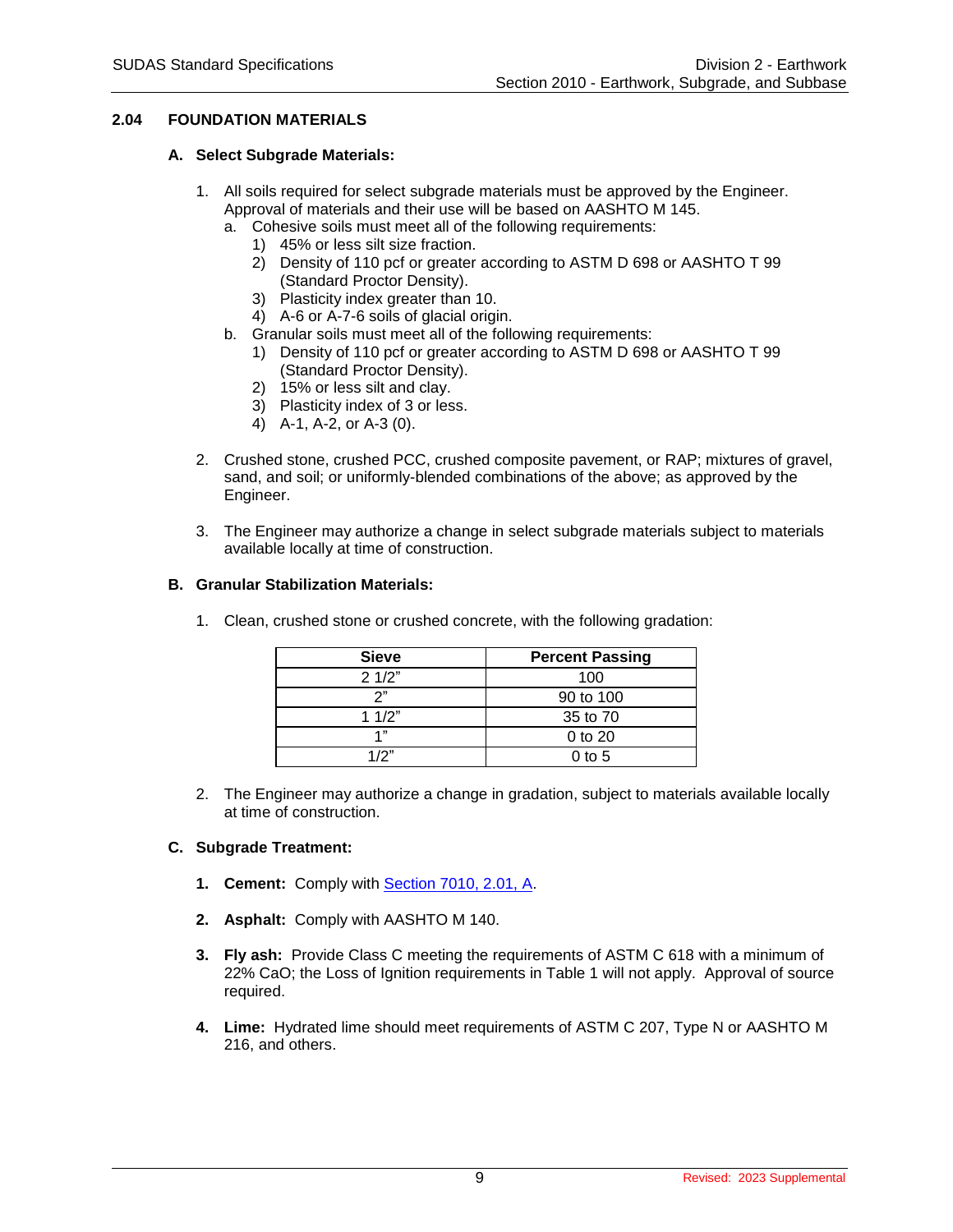# **2.04 FOUNDATION MATERIALS (Continued)**

### **5. Geogrid:**

**a. Rectangular or Square:** Use an integrally-formed grid structure manufactured of a stress-resistant polypropylene material. Use Type 1 geogrid, unless Type 2 is specified. Meet the following minimum physical properties:

| <b>Property</b>                        | <u>and in the contract</u><br><b>Test Method</b> | <b>Units</b>       | Type $11$ | Type 2  |
|----------------------------------------|--------------------------------------------------|--------------------|-----------|---------|
| Aperture stability modulus at 20 kg-cm | Kinney <sup>2</sup> - 01                         | kg-cm/deg          | 3.2       | 6.5     |
| Minimum true initial modulus in use    |                                                  |                    |           |         |
| Machine direction (MD)                 | <b>ASTM D 6637</b>                               | I <sub>b</sub> /ft | 15,080    | 32,890  |
| Cross Machine direction (CMD)          |                                                  |                    | 20,560    | 44,725  |
| Tensile strength, 2% strain            |                                                  |                    |           |         |
| <b>MD</b>                              | <b>ASTM D 6637</b>                               | I <sub>b</sub> /ft | 270       | 410     |
| <b>CMD</b>                             |                                                  |                    | 380       | 590     |
| Junction efficiency                    | <b>GRI-GG2-87</b>                                | $\%$               | 93        | 93      |
| Flexural rigidity                      | <b>ASTM D 1388</b>                               | mg-cm              | 250,000   | 750,000 |
| Aperture size                          |                                                  |                    |           |         |
| Minimum                                | N/A                                              | in.                | 0.5       | 0.5     |
| Maximum                                |                                                  |                    | 2.0       | 2.0     |

|  | Table 2010.02: Geogrid (Rectangular or Square) |  |  |
|--|------------------------------------------------|--|--|
|  |                                                |  |  |

<sup>1</sup>Geogrids meeting the requirements o[f Iowa DOT Article 4196.01, B](https://www.iowadot.gov/erl/current/GS/content/4196.htm) and [Materials I.M. 496.01](https://www.iowadot.gov/erl/current/IM/content/496.01.htm) will be acceptable.

<sup>2</sup>Dr. Thomas C. Kinney, P.E. and US Army Corps of Engineers.

### **b. Triangular:** Use punched and drawn polypropylene that is oriented in three substantially equilateral directions. Meet the following minimum physical properties:

| <b>Property</b>                                | Table Z010.03. Geogrig (Triangular)<br><b>Test Method</b> | <b>Units</b>                      | Type 3         | Type 4        |  |
|------------------------------------------------|-----------------------------------------------------------|-----------------------------------|----------------|---------------|--|
| Aperture stability modulus at 5 kg-cm          | Kinney <sup>1</sup> - 01                                  | kg-cm/deg                         | 3.0            | 3.6           |  |
| Resistance to loss of load capacity            |                                                           |                                   |                |               |  |
| Chemical resistance                            | EPA 9090<br>Immersion                                     | $\frac{0}{0}$                     | 90-100         |               |  |
| Ultra-violet light and weathering<br>(500 hrs) | <b>ASTM D 4355</b>                                        |                                   |                | 90-100        |  |
| Junction efficiency                            | <b>GRI-GG2-87</b><br><b>GRI-GG1-87</b>                    | % of ultimate<br>tensile strength | 93             | 93            |  |
| Radial stiffness                               | <b>ASTM D 6637</b>                                        | lb/ft @ 0.5%<br>strain            | 15,000         | 20,000        |  |
| Rib Pitch                                      |                                                           |                                   |                |               |  |
| Longitudinal                                   | N/A                                                       | in.                               | $1.5 - 1.75$   | $1.5 - 1.75$  |  |
| Diagonal                                       |                                                           |                                   |                |               |  |
| Mid-rib depth                                  | N/A                                                       | in.                               | $0.04 - 0.06$  | $0.05 - 0.08$ |  |
| Mid-rib width                                  | N/A                                                       | in.                               | $0.035 - 0.05$ | 0.035-0.055   |  |

# **Table 2010.03: Geogrid (Triangular)**

<sup>1</sup> Dr. Thomas C. Kinney, P.E. and US Army Corps of Engineers.

**6. Geotextiles:** Use a woven or non-woven permeable fabric, manufactured of polymer fibers, meeting the requirements of ASTM D 4439.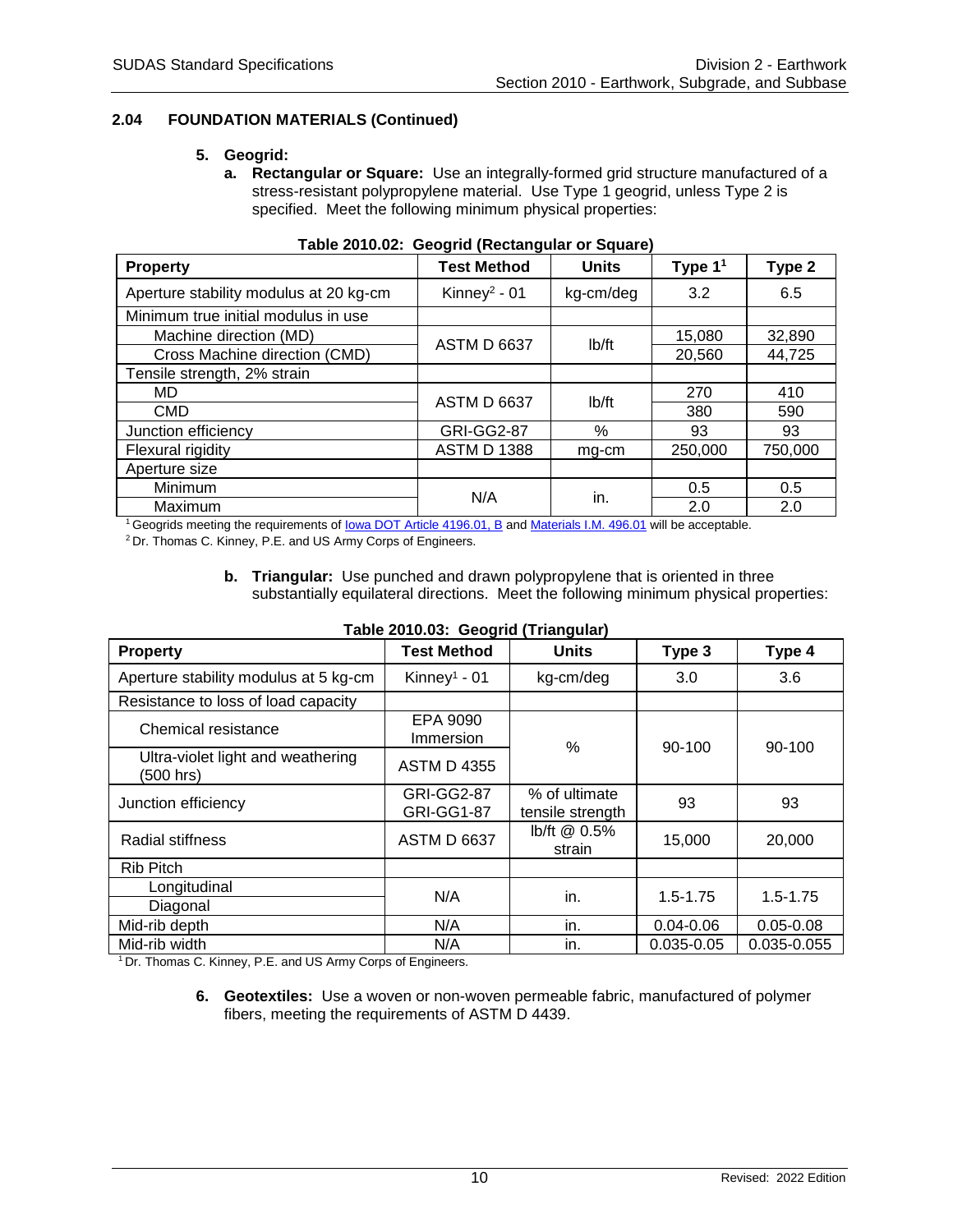# **2.04 FOUNDATION MATERIALS (Continued)**

# **D. Subbase:**

# **1. Special Backfill**:

- a. Comply with [Iowa DOT Specifications Section](https://www.iowadot.gov/erl/current/GS/content/4132.htm) 4132. The quality requirements of [Iowa DOT Materials I.M. 210](https://www.iowadot.gov/erl/current/IM/content/210.htm) for recycled pavements are waived.
- b. The Engineer may authorize a change in gradation subject to materials available locally at time of construction.

# **2. Granular Subbase:**

- a. Comply with lowa DOT Specifications Section 4121.
- b. The Engineer may authorize a change in gradation subject to materials available locally at time of construction.

# **3. Modified Subbase:**

- a. Comply with [Iowa DOT Specifications Section 4123.](https://www.iowadot.gov/erl/current/GS/content/4123.htm)
- b. The Engineer may authorize a change in gradation, subject to materials available locally at time of construction.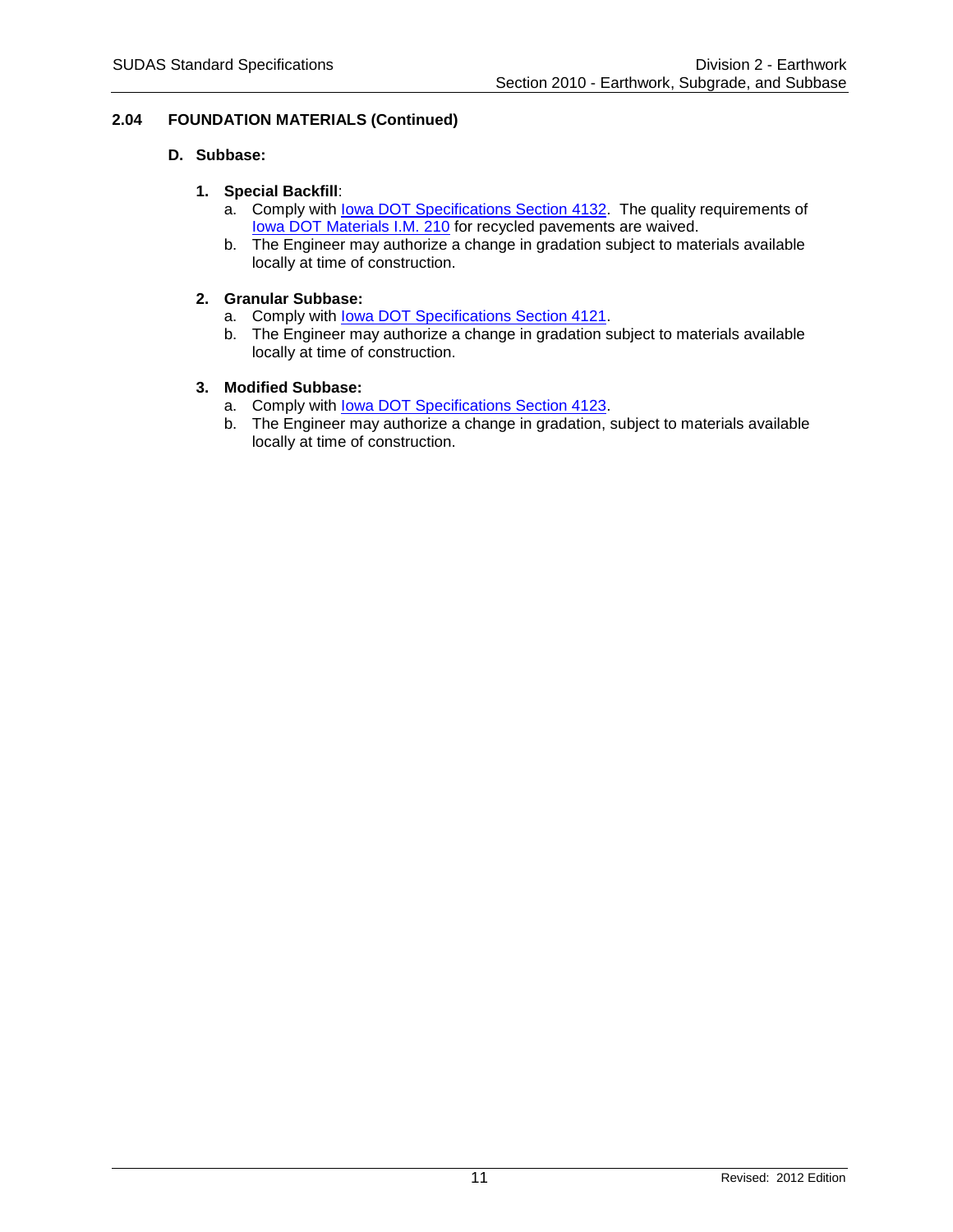# **PART 3 - EXECUTION**

# **3.01 CLEARING AND GRUBBING**

- **A. Notification:** Notify the Engineer prior to start of clearing and grubbing activities.
- **B. Tree Cutting:**
	- **1. October 1 through March 31:** No restrictions on tree cutting.
	- **2. April 1 through September 30:** Cut trees only after authorized by the Engineer and upon receiving a copy of the Determination of Effect indicating no affect to threatened or endangered species is expected within the work area.
- **C. Removal:** Remove the following items:
	- 1. Trees and stumps, including roots, to a depth of at least 12 inches. Place backfill to fill the hole.
	- 2. Logs and downed timber.
	- 3. Hedge rows, brush, field fence, and agricultural products.
	- 4. Vegetation and rubbish.
	- 5. Other objectionable materials.
- **D. Disposal:** Dispose of material from clearing and grubbing according to Iowa Administrative Code 567-23.2 and must meet local ordinances. If burning is not allowed, proceed as follows:
	- 1. Process by chipping logs, downed timber, or brush for mulching material; or salvage logs and downed timber for firewood.
	- 2. Other vegetation, including corn stubble, may be disked into the existing soil if approved by the Engineer.
	- 3. Haul vegetative materials from clearing and grubbing that are not handled on the project to a yard waste disposal site.
	- 4. Remove field fence and other non-vegetative materials from the project.

#### **3.02 TOPSOIL**

Prior to placement of all types of topsoil, finish excavation and embankment work according to the specified grades and cross-sections considering topsoil requirements; grade and slope all surfaces to drain away from buildings and prevent ponding. Conform to the grading plan within  $\pm$ 2 inches. Till or rip constructed surface to a minimum depth of 4 inches to reduce compaction prior to topsoil placement.

#### **A. On-Site Topsoil:**

#### **1. Stripping and Salvaging:**

a. Mow all weeds, grass, and growing crops or other herbaceous vegetation close to the ground and remove from the site. Shred sod by shallow plowing or blading and thorough disking. Thoroughly shred to allow the soil to be easily spread in a thin layer over areas to be covered. If allowed by the Engineer, herbicides may be applied, and vegetation may be incorporated into the topsoil.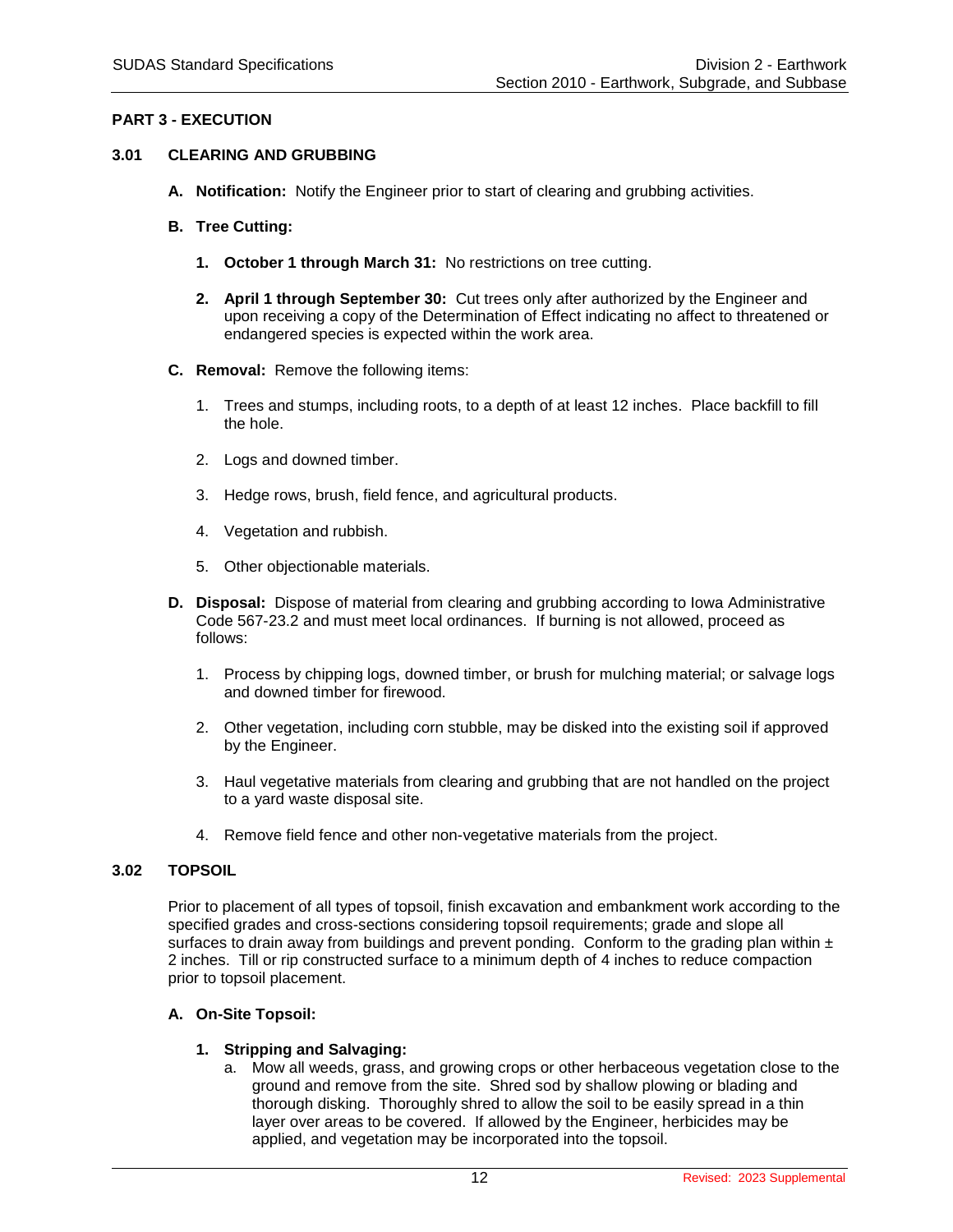# **3.02 TOPSOIL (Continued)**

b. Remove an adequate amount of topsoil from the upper 12 inches of existing on-site topsoil to allow finish grading with a finished grade of 8 inches of salvaged topsoil. The topsoil may be moved directly to an area where it is to be used, or may be stockpiled for future use.

### **2. Spreading and Finish Grading:**

- a. Place topsoil at least 8 inches deep; smooth and finished grade according to the contract documents.
- b. After finish grading the topsoil, till surface to a minimum depth of 4 inches. Remove clods, lumps, roots, litter, other undesirable material, or stones larger than 1 inch (1/2 inch for turfgrass).
- **B. Compost Amended Topsoil:** Furnish and spread compost a uniform thickness blended according to Section 2010, 2.01. Incorporate compost into underlying soil. Grade the compost amended soil. Till area a minimum depth of 4 inches to loosen surface from compaction during placement. Remove clods and stones and other undesirable materials.
- **C. Off-site Topsoil:** Transport and spread 8 inches of approved off-site topsoil, unless otherwise specified. Grade and till the area a minimum depth of 4 inches to loosen surface from compaction during placement. Remove clods, lumps, roots, litter, other undesirable material, or stones larger than 1 inch (1/2 inch for turfgrass).

# **3.03 EXCAVATION**

**A. Notification:** Notify the Engineer prior to start of excavation activities.

### **B. Pavement Removal:**

- 1. Cut surface pavement to full depth as required, and at designated removal lines.
- 2. Remove all pavement materials.
	- a. If specified in the contract documents or allowed by the Engineer, process for re-use.
	- b. Dispose of excess material as follows:
		- 1) Use as unsuitable soil according to this section.
		- 2) If specified in the contract documents, deliver and stockpile at a site designated by the Engineer.
		- 3) Otherwise, properly dispose of off-site.
- 3. Remove pavement material broken or damaged by the Contractor beyond designated removal lines to new line designated by the Engineer, and replaced at the Contractor's expense.
- 4. Protect subgrade beneath existing pavement removal areas.
- **C. Excavation:** Perform Class 10, 12, or 13 grading, as specified in the contract documents, to the prescribed grade.

# **D. Shaping of Borrows:**

- 1. Ensure that borrow areas provided by the Contractor are regular in cross-section to allow accurate measurement.
- 2. Ensure that care is taken to blend to natural land forms and avoid unnecessary damage to the land.
- 3. Do not divert natural drainage of surface water onto adjoining owners, and be diligent in draining the surface water in its natural course or channel.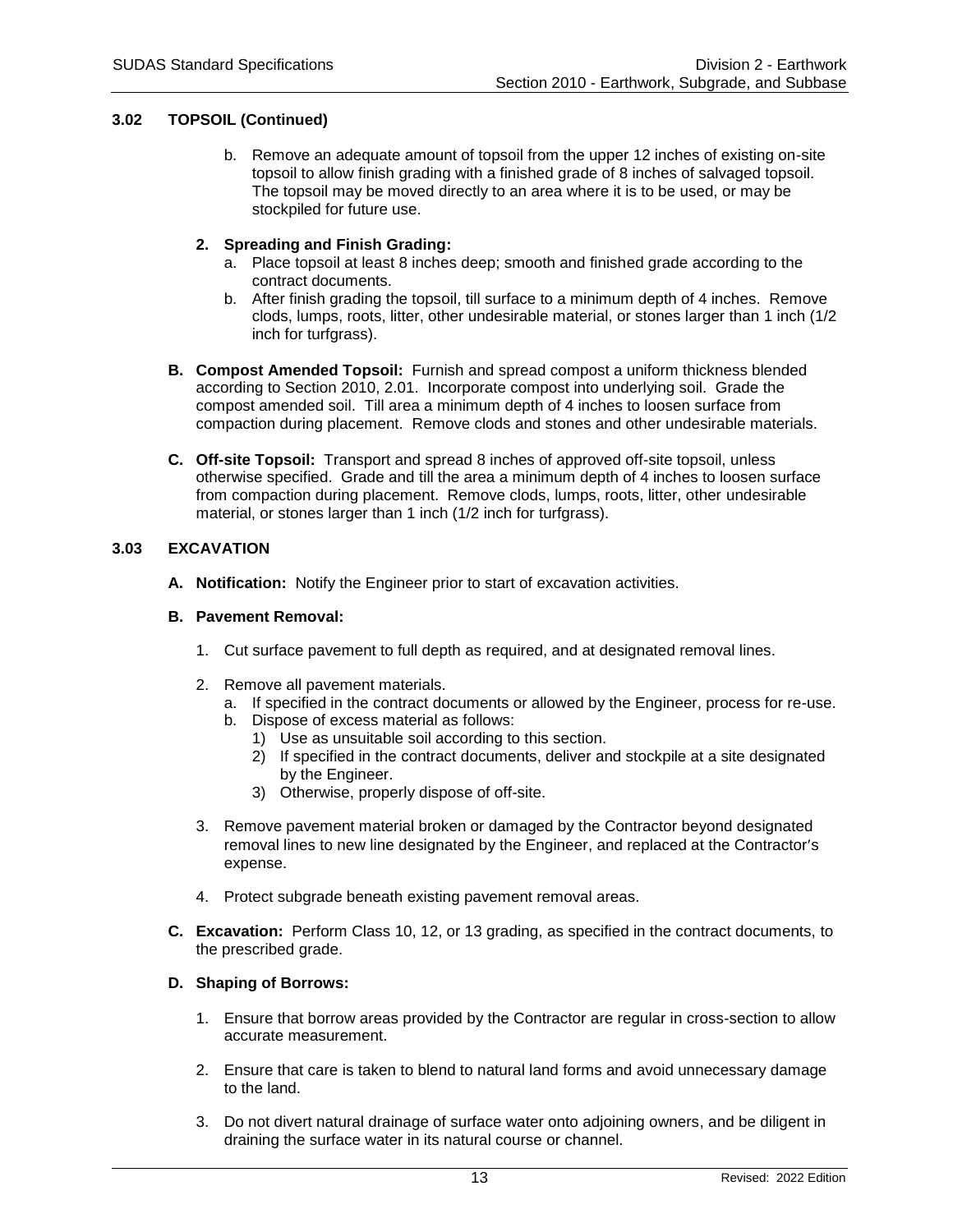### **3.03 EXCAVATION (Continued)**

4. Complete excavation in a way consistent with the existing natural drainage conditions.

#### **E. Drainage:**

- 1. Provide temporary drainage facilities to prevent damage to public or private interests when necessary to interrupt natural drainage or flow of artificial drains.
- 2. Restore original drainage as soon as work allows.
- 3. The Contractor is responsible for damage resulting from their neglect to provide erosion control or artificial drainage.

#### **F. Unsuitable or Unstable Materials:**

- 1. Remove unsuitable or unstable materials to a depth specified in the contract documents, or as directed by the Engineer.
- 2. The Engineer will determine the need for and type of backfill material, including select soil or granular subbase.
- 3. Remove all soft areas. Replace with approved materials.
- 4. If subbase materials are used, provide weight tickets at the time of delivery.
- 5. Dispose of unsuitable or unstable materials according to the requirements in this section.
- **G. Removal of Boulders:** Remove all boulders with a minimum diameter of 6 inches.

#### **H. Rock Excavation:**

- 1. When excavation to the subgrade elevation results in a surface consisting of loose or solid rock:
	- a. Excavate 1 foot below the finished subgrade elevation.
	- b. Construct subgrade with suitable material.
	- c. Conduct operations so the Engineer is given the opportunity to measure crosssection before placement of subgrade material.
- 2. When pre-splitting of rock cuts is necessary, the limits of the area and the procedure used will be subject to the approval of the Engineer.
- 3. Dispose of rocks and boulders 6 inches in diameter and greater off-site.
- **I. Removal or Filling of Pipe Culverts, Pipes, and Conduits:** Remove, plug, and/or fill with flowable mortar, as directed by the Engineer.

#### **3.04 EMBANKMENT CONSTRUCTION**

**A. Notification:** Notify the Engineer prior to start of embankment activities.

#### **B. Site Preparation:**

- 1. Remove all ground cover from the area.
- 2. When an embankment is placed on or against an existing slope that is steeper than 3:1 and is more than 10 feet high, cut the slope into steps as the construction of the new embankment progresses. The steps should ensure that all sod or other potential sliding surfaces are removed. Cut each step or series of steps to approximate horizontal planes which have vertical slope dimensions of at least 3 feet.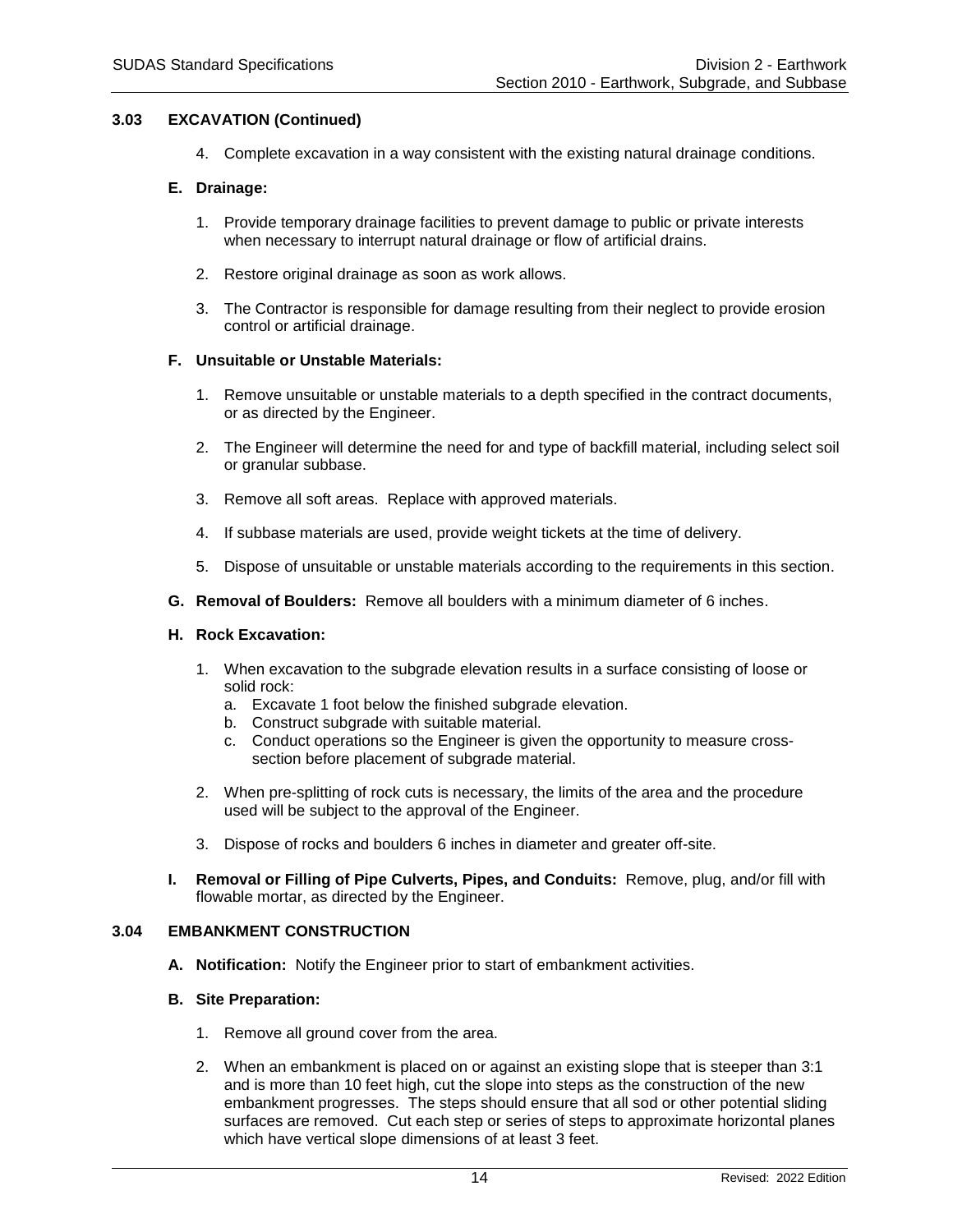# **3.04 EMBANKMENT CONSTRUCTION (Continued)**

### **C. Depositing Embankment Material:**

- 1. Except for rock fills and granular blankets, deposit embankment material in horizontal layers no greater than 8 inches in loose thickness. Do not incorporate vegetative materials in embankments. If some otherwise suitable soil contains small amounts of vegetative materials, such soils may be deposited outside of the shoulder line, within the outer 3 feet of the embankment.
- 2. When the width at the attained height is 30 feet or more, divide the area upon which the layer is to be placed into separate and distinct dump areas, having widths of at least 15 feet. If hauling equipment is operated within a dump area, cover the area with at least one passage of a tandem-axle disk, or two passages with a single-axle disk, prior to compaction.
- 3. Keep hauling equipment off dump areas of embankments 36 feet or more in width during compaction operations. Within 36 feet of a bridge or other limiting structure, or where the width of the embankment is less than 36 feet at the attained height, empty hauling units may travel on the dump area during compaction operations, as necessary to pass loaded hauling units. If the design width of the embankment is less than 30 feet at the attained height, hauling units will be allowed to travel through areas where compaction operations are in progress. When any hauling equipment is allowed to pass through compaction operations, do not require water, disking, and compacting equipment to deviate from their intended paths.
- 4. Deposit the material over the dump area as a separate and distinct operation. If the material, as deposited, contains an average of more than one lump per square yard, large enough to have at least one dimension greater than 12 inches, cover the area by at least one passage of a tandem-axle disk, or two passages of a single-axle disk. Use a disk that is designed and operated to cut and stir to the full depth of the layer.
- 5. After depositing and disking, if required, smooth the material to a uniform depth with a suitable motor patrol, bulldozer, or self-propelled sheepsfoot-type roller with a blade attachment. In addition to the initial smoothing operation, continue this smoothing and leveling of the lift during compaction, as necessary to provide a surface area free from ruts and other objectionable irregularities.

Use the self-propelled sheepsfoot-type roller (meeting the requirements of [Iowa DOT](https://www.iowadot.gov/erl/current/GS/content/2001.htm)  [Article 2001.05\)](https://www.iowadot.gov/erl/current/GS/content/2001.htm) under the following conditions:

- a. Leveling must be done according to the prescribed rolling pattern.
- b. Compaction should be the primary function of the unit.
- c. Prevent spinning of the power drums.
- d. When, in the opinion of the Engineer, the unit cannot satisfactorily accomplish both leveling and rolling, use a separate dozer or motor patrol for the leveling operation prior to initiation of compaction.
- e. For embankments constructed primarily of sand or other granular material, the Contractor may substitute a pneumatic-tired roller meeting the requirements of [Iowa](https://www.iowadot.gov/erl/current/GS/content/2001.htm)  [DOT Article 2001.05.](https://www.iowadot.gov/erl/current/GS/content/2001.htm)
- 6. Keep the outer portion of an embankment lower than its center, and wherever construction will be suspended for a period during which rain is likely to occur, roughen the surface to prevent erosion. This can be done by tracking, disking, or scarifying. Stones 6 inches and smaller in diameter may be placed in embankments, but distributed to avoid pockets. No stones larger than 3 inches may be placed within 1 foot of the finished subgrade elevation.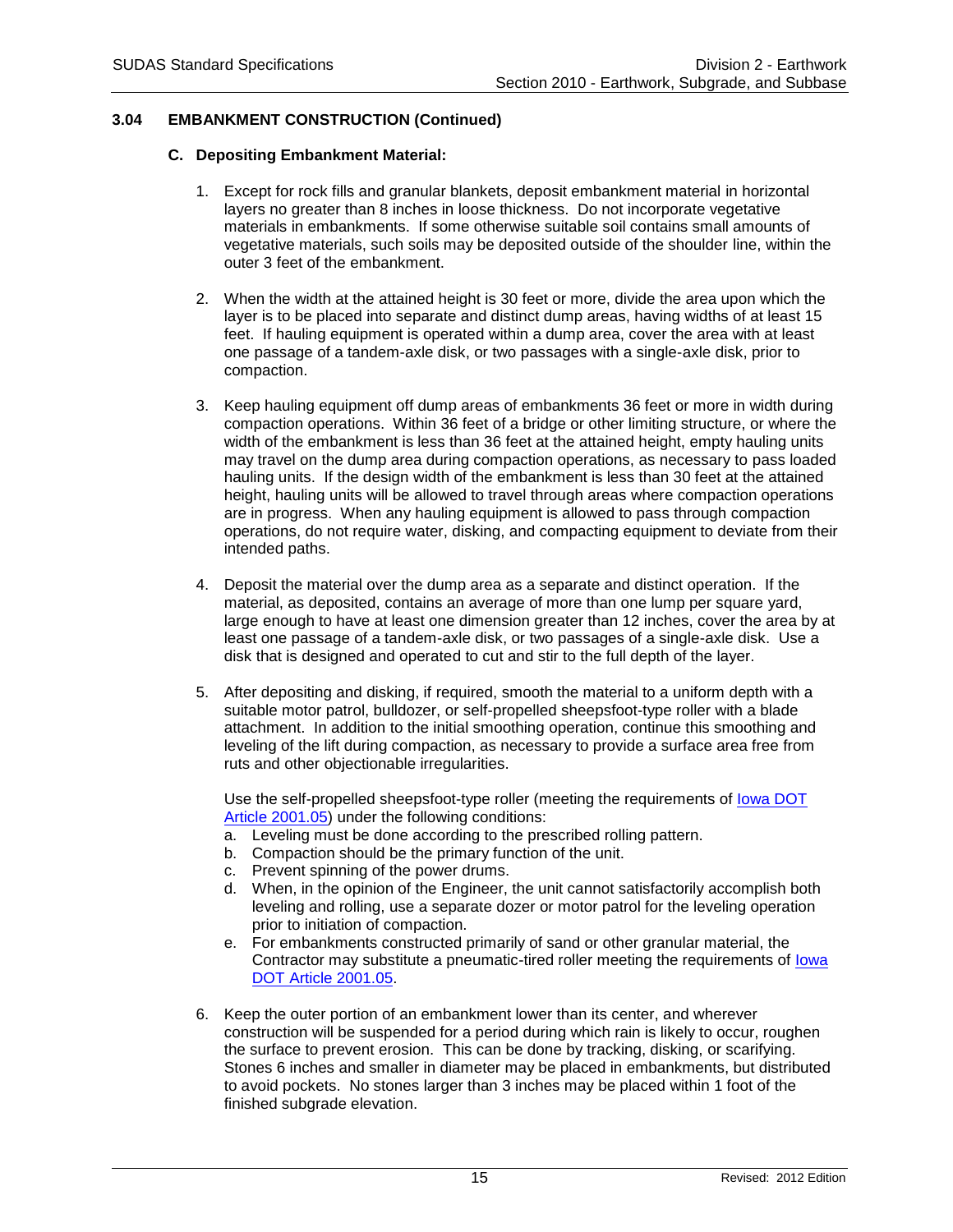# **3.04 EMBANKMENT CONSTRUCTION (Continued)**

- **D. Compaction with Moisture and Density Control:** Compact with moisture and density control, unless Type A compaction is specified in the contract documents. See Section 2010, 3.09 for moisture and density requirements.
- **E. Type A Compaction:** When Type A compaction is specified in the contract documents, compact as follows:
	- 1. After the surface layer has been smoothed, and before material for the next layer is deposited on it, compact the layer with at least one passage of the sheepsfoot-type roller per inch of loose thickness of the layer, until the roller is supported entirely on its feet. The roller will be considered to be supported entirely on its feet when the tamping feet penetrate no more than 3 inches into an 8 inch lift or layer being compacted.
	- 2. Determine if moisture content of the material is excessive or suitable for satisfactory compaction.
		- a. Start rolling operations immediately after the smoothing operation, or delay them, and instead aerate the material in preparation for rolling.
		- b. Perform aeration and compaction operations without unnecessary delay.
		- c. Rolling operations made prior to any aeration operations for a lift will not be counted as any of the required coverages.
	- 3. If the material is dry to the extent that it will not likely be satisfactorily compacted by rolling, moisten the material.
		- a. The Engineer may order the material to be moistened uniformly before it is compacted.
		- b. The Engineer may authorize the use of water in the final finishing of the roadbed.
		- c. Delays from the ordering of moistening or drying will be at the Contractor's expense.
	- 4. The Contractor may substitute compaction with moisture and density control for Type A Compaction, providing all testing as required, at the Contractor's expense.

# **3.05 USE OF UNSUITABLE SOILS**

Unsuitable soils are not allowed in the right-of-way, unless otherwise specified in the contract documents or allowed by the Engineer.

# **3.06 SUBGRADE PREPARATION**

Shape and consolidate subgrade in preparation for the placement of pavement.

- **A. Uniform Composition:** Provide uniform composition of at least 12 inches below top of subgrade under new paving or subbase, plus 2 feet on each side. Use select subgrade materials unless granular stabilization materials or subgrade treatment is specified.
	- 1. Subgrade Compaction in Fill Sections:
		- a. Follow the compaction with moisture and density control requirements in Section 2010, 3.04.
		- b. Construct in two 6 inch lifts.
	- 2. Subgrade Compaction in Cut Sections:
		- a. Excavate and stockpile the top 6 inches of subgrade.
		- b. Scarify, mix, and re-compact the next 6 inches of subgrade.
		- c. Replace, mix, and compact the top 6 inches of subgrade.
		- d. Follow the compaction with moisture and density control requirements in Section 2010, 3.09.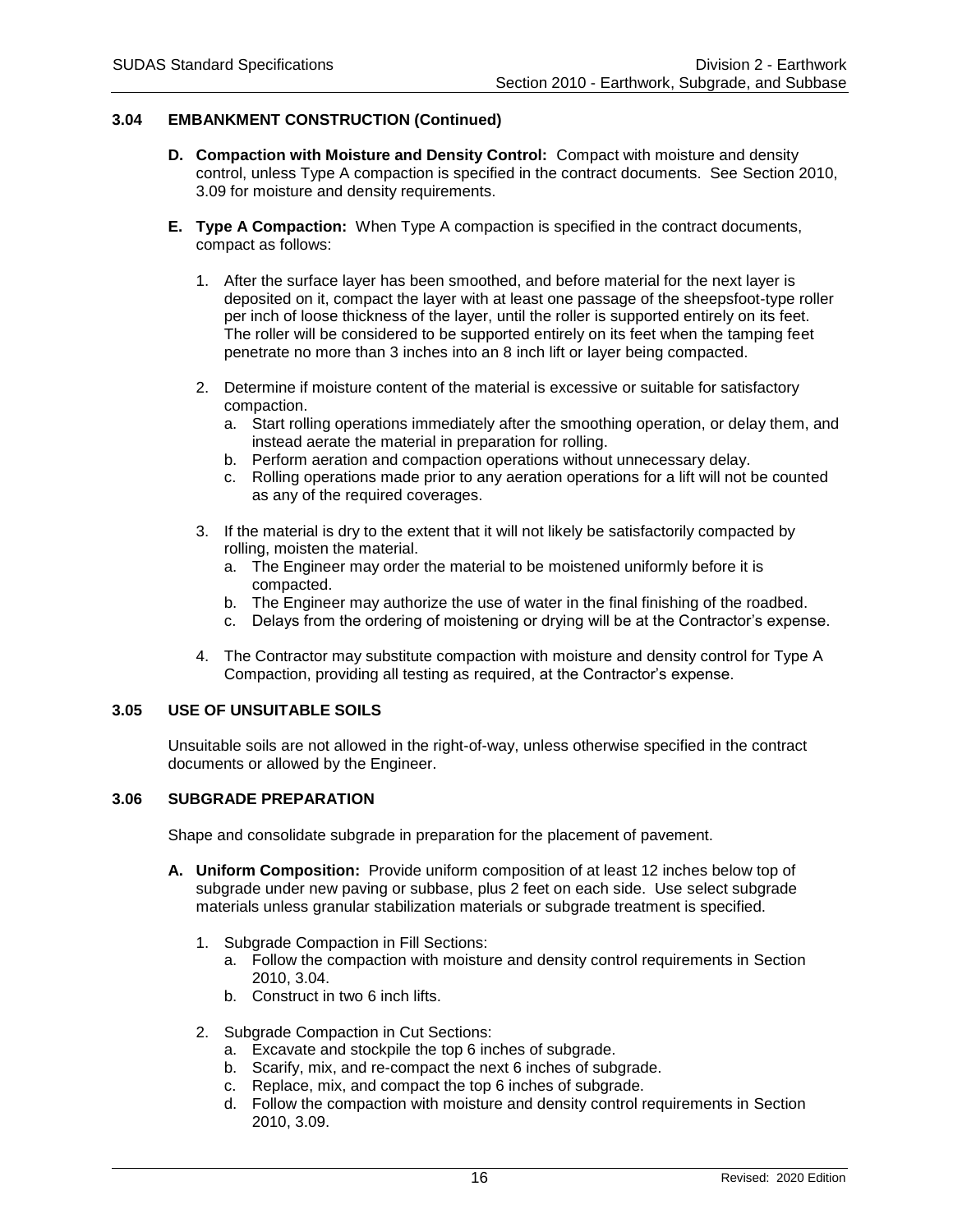### **3.06 SUBGRADE PREPARATION (Continued)**

- 3. Remove stones over 3 inches from subgrade.
- 4. Construct to elevation and cross-section such that, after rolling, surface will be above required subgrade elevation.

### **B. Subgrade Stability:**

- 1. Perform proof rolling with a truck loaded as designated by the Engineer using either:
	- a. A single axle or tandem truck fully loaded with rock or soil to the top of the truck's sideboards; or
	- b. A single axle truck loaded with a rear axle weight of 13,500 pounds and total vehicle weight of 20,000 pounds or a tandem axle truck loaded with rear axle weight of 34,000 pounds and a total weight of 46,000 pounds. Verify axle and truck weights by tickets from a certified scale.
- 2. Operate trucks at less than 10 mph. Make multiple passes for every lane. The subgrade will be considered to be unstable if, under the operation of the loaded truck, the surface shows yielding (soil wave in front of the loaded tires) or rutting of more than 2 inches, measured from the top to the bottom of the rut at the outside edges.
- 3. If soft or yielding areas are located, remove unstable materials and replace with suitable foundation materials as approved by the Engineer, meeting Section 2010, 2.04. Compact subgrade materials in cut sections as required by the Engineer. If stabilization material is used, place and compact as required for subbase.
- **C. Final Subgrade:** Complete final subgrade by excavation to grade by use of steel-shod template supported on side forms, support rollers, or by use of an automatically-controlled subgrade excavating machine.
- **D. Subgrade Check:** Check subgrade elevation and grade by method approved by Engineer prior to paving.
- **E. Ruts:** If ruts or other objectionable irregularities form in subgrade during construction, reshape and re-roll subgrade before placing pavement. Fill ruts or other depressions with material similar to other subgrade material, and compact.

### **3.07 SUBGRADE TREATMENT**

#### **A. Lime, Cement, Fly Ash, or Asphalt:**

- 1. Incorporate the subgrade treatment material uniformly during subgrade preparation to the depth and rate specified in the contract documents.
- 2. Place subgrade treatment in the areas specified in the contract documents for the width of the pavement, plus 2 feet on each side.

#### **B. Geogrid or Geotextiles:**

- 1. Install according to manufacturer's recommendations, on top of the prepared subgrade.
- 2. Place in the areas specified in the contract documents for the width of the pavement, plus 2 feet on each side.

#### **3.08 SUBBASE**

- **A. Subgrade:** Compact subgrade and shape smooth before subbase material is placed.
- **B. Construction:** Construct the specified type of subbase to the specified depth, plus 2 feet outside the pavement area.